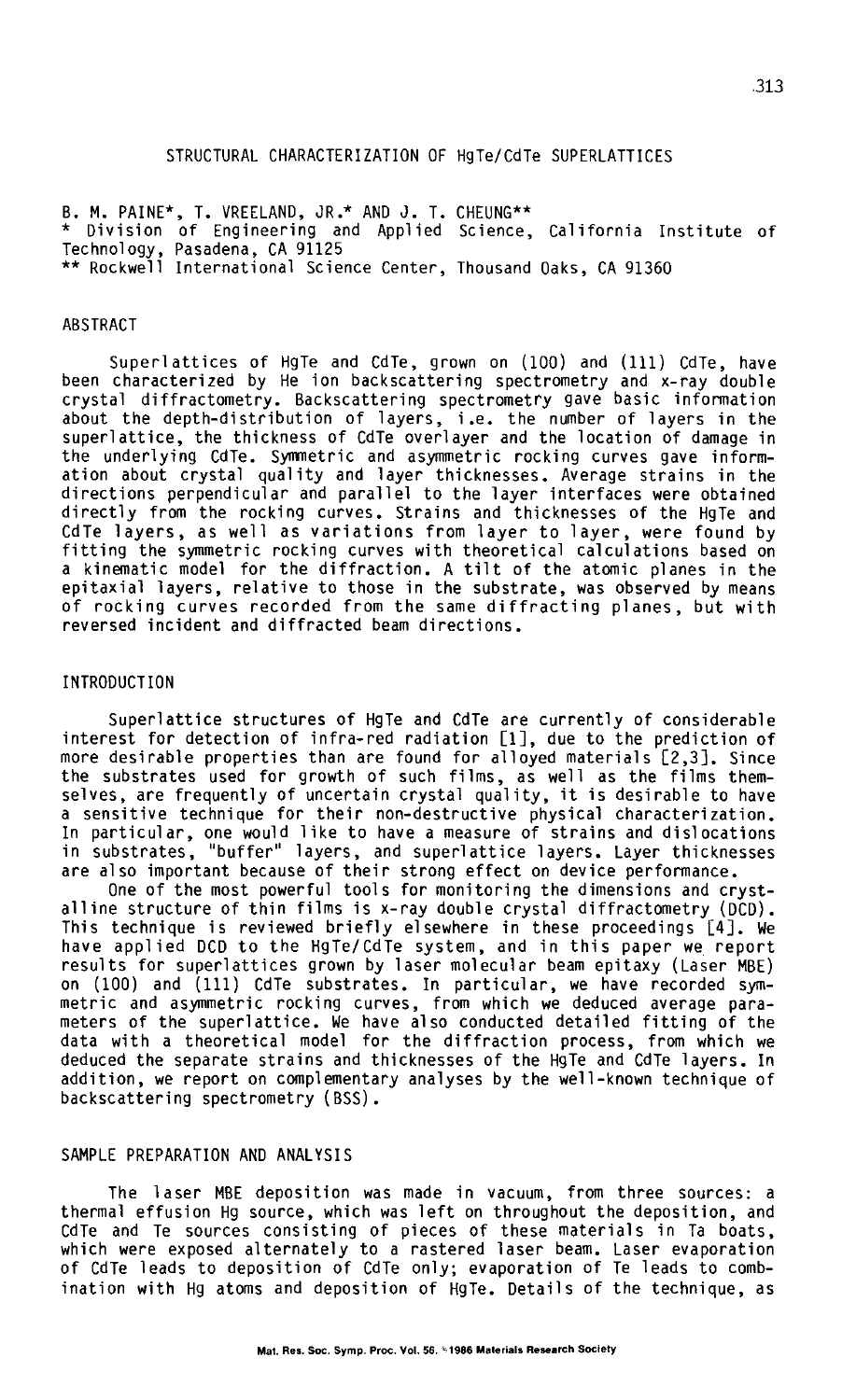well as a discussion of the mechanism of the deposition are given elsewhere [5].

Backscattering spectrometry was conducted in vacuum with 2 MeV He ions. The particle detector was mounted at a scattering angle of 170°, in a vert-<br>ical plane. For optimal depth resolution, the sample was tilted about a vertical axis such that it was 45° from the incident beam. Channeling exper-<br>iments were also conducted with the incident ions channelled along the axis lying most nearly normal to the sample surface. "Random" orientations were obtained by tilting the sample 7° away from the channeling direction and rotating continuously about the sample normal.

The x-ray double crystal diffraction measurements were conducted in air, with collimated FeK $\alpha_1^+$  radiation, selected by means of a (400) diffraction in a (100) GaAs first crystal. Since this is a dispersive combination for CdTe, special care was taken to remove K $\alpha$ , radiation, with slits mounted between the first crystal and the sample. The incident x-ray beam, detector, and normal to the mounted sample, all lie in the horizontal plane. The measurement is made by rotating the sample about a vertical axis close to a Bragg condition (within 2°), and measuring diffracted intensity as a function of the rotation angle  $\theta$ . This is executed with a step-scan apparatus under microprocessor control. Before each scan, the desired Bragg diffraction was brought into the horizontal plane by rotating the sample about its<br>surface normal (angle  $\phi$ ), under manual control. Orientation of the crystal axes of a sample, relative to its surface normal, was measured first roughly by Laue back-diffraction, and then accurately by finding the  $\phi$  angle for minimum incident grazing angle of the beam with respect to the surface, at<br>the Bragg peak. The diffracted intensity is divided by incident intensity and plotted against  $\Delta\theta$ , the deviation from  $\theta_B$ , to give the so-called "rocking curve".

We now describe the technique for measuring average strains and tilt angles in an epitaxial layer relative to the substrate. The general situation for a DCD measurement is illustrated in Fig. 1. The diffracting planes in the substrate have an inclination angle  $\psi$  relative to the surface; the chosen Bragg angle for them is  $_{\mathsf{B}}$ . The same planes in the epitaxial layer<br>are mis-oriented from those in the substrate, with a projection in the plane of the diffraction experiment of  $\xi_\Phi$  . We will use the term "strain" in a<br>general sense, to mean deviations in the lattice parameter of the epitaxial layer from that of the substrate, independent of their unstressed values.



Fig. 1. Schematic diagram showing the atomic planes for a particular Bragg reflection near the interface between a single-crystal substrate, and an<br>epitaxial layer.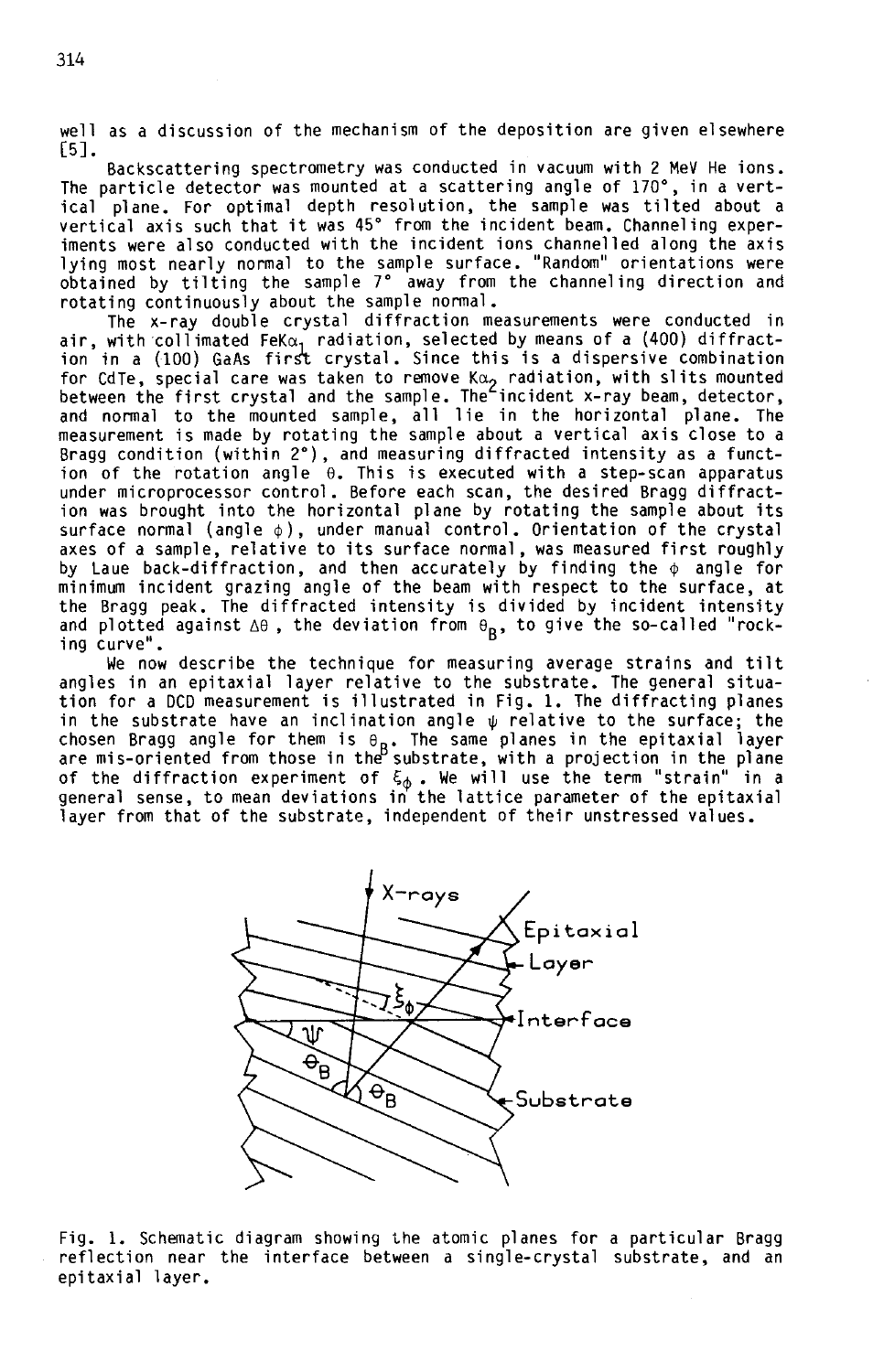We assume the epitaxial layer is much thinner than the substrate, so we can<br>neglect strains in the latter. For cubic crystals with the interface parallel to the {100} plane, the strain tensor is expected to have rotational symmetry about the normal to the interface, because of the 4-fold crystal symmetry. We therefore assume it is fully defined by the strains perpendicular and parallel to the interface,  $\varepsilon^{\perp}$  and  $\varepsilon$ " respectively. This may be a good approximation in most cases if the loss of coherency is small, since the interface planes usually deviate from the major crystal planes by less than 3°.<br>The rocking curve from a sample containing a layer that is uniformly or

periodically strained usually shows a well-defined "zero-order" peak. The angular separation of this peak from the substrate peak depends on the aver-<br>age strains <E<sup>1</sup>> and <E<sup>"></sup> [6]:

$$
\Delta\theta_{\Omega} = -k_1 \langle \epsilon^{\perp} \rangle - k_2 \langle \epsilon^{\prime\prime} \rangle + \xi_{\Lambda} \tag{1}
$$

The constants k<sub>1</sub> and k<sub>2</sub> each have two components, the first describing<br>changes in the diffra*c*tion angle due to strain perpendicular to the diffracting planes, and the second describing rotation of the lattice planes caused by perpendicular and parallel strain:

$$
k_1 = \cos^2 \psi \tan \theta_B \pm \sin \psi \cos \psi
$$
 (2)

$$
k_2 = \sin^2 \psi \tan \theta_B + \sin \psi \cos \psi
$$
 (3)

The lower signs in Eqs. 1-3 apply for the x-ray beam directions of Fig. 1; the upper signs apply for the beam directions reversed, i.e. the sample rotated through 180°. Let  $\Delta\theta_o^{\phantom{o}a}$  and  $\Delta\theta_o^{\phantom{o}b}$  be the values measured from rocking<br>curves for these two conditions, respectively. Then

$$
(\Delta\theta_0^a + \Delta\theta_0^b)/2 = -\tan\theta_B(\cos^2\psi\epsilon\epsilon^{\frac{1}{2}}) + \sin^2\psi\epsilon^{\frac{1}{2}})
$$
 (4)

$$
(\Delta\theta_{0}^{a} - \Delta\theta_{0}^{b})/2 = sin\psi cos\psi (2\epsilon^{b} - 2\epsilon^{b}) - \xi_{b}
$$
 (5)

The procedure for extracting < $\epsilon$ <sup>1</sup>>, < $\epsilon$ "> and  $\xi_{\rm A}$  is as follows.  $\theta_{\rm D}$  is calculated from the known lattice parameter of the substrate;  $\psi$  is calculated<br>from the known crystal orientation. A nearly-symmetric reflection is chosen,<br>so the < $\epsilon$ "> in Eq. 4 can be neglected.  $\Delta\theta_0^2$  and  $\Delta\theta_0^2$ found from Eq. 4. Then the values of  $\xi_{\phi}$  can be found from Eq. 5. Similar<br>methods have been used by Nagai [7] and Neumann et al. [8].

In addition to this analysis, we have fitted the rocking curves with theoretical calculations based on the kinematic model developed by Speriosu [4,9).

### RESULTS

Fig. 2 shows a representative backscattering spectrum, recorded from a (111) sample, with a non-channelled orientation. In this figure, the upper inset shows the nominal structure of the sample, while the lower one shows schematically the component signals in the spectrum, ignoring the oscillations arising from the layer periodicity. The oscillations in the Hg signal dominate, because of the higher atomic number of Hg. The data suggest that 14 periods are present: 12 are clear, while the deepest two are not resolved but may be inferred from the doubly-broad signal. The shift of the Hg edge ace CdTe layer. The channeling yield of this sample was 50% of the random

yield.<br>Channeling measurements on a sample consisting of only the buffer layer, on top of bulk CdTe, revealed the presence of about 1000 A of highly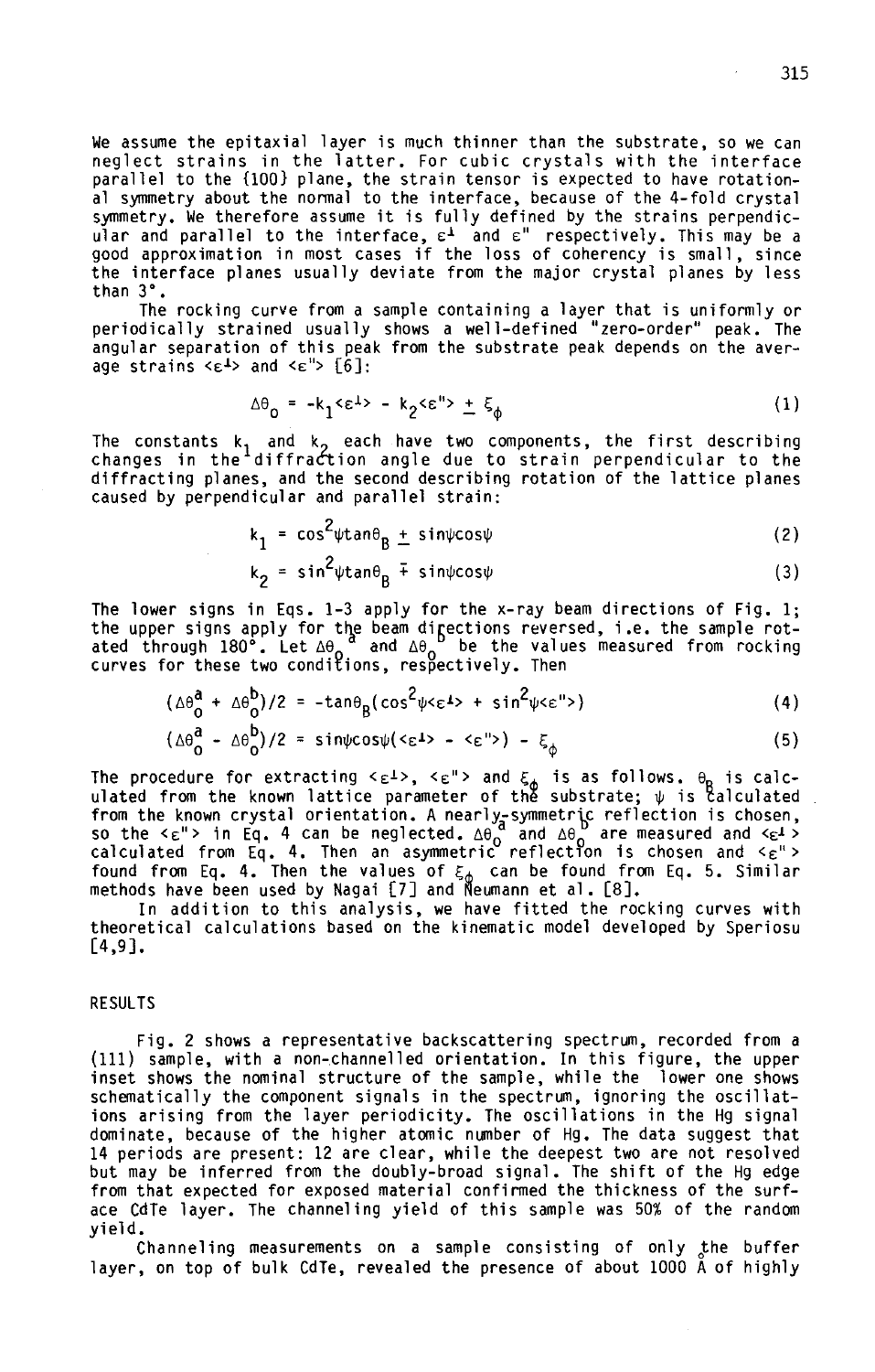

Fig. 2. Backscattering spectrum for the HgTe/CdTe superlattice sample shown in the upper inset. The lower inset shows the components of the signals in the spectrum, ignoring oscillations arising from the sample periodicity.



Fig. 3. Sections of the (400) rocking curves recorded for a (100) sample, with two orientations about the sample normal, 180° apart.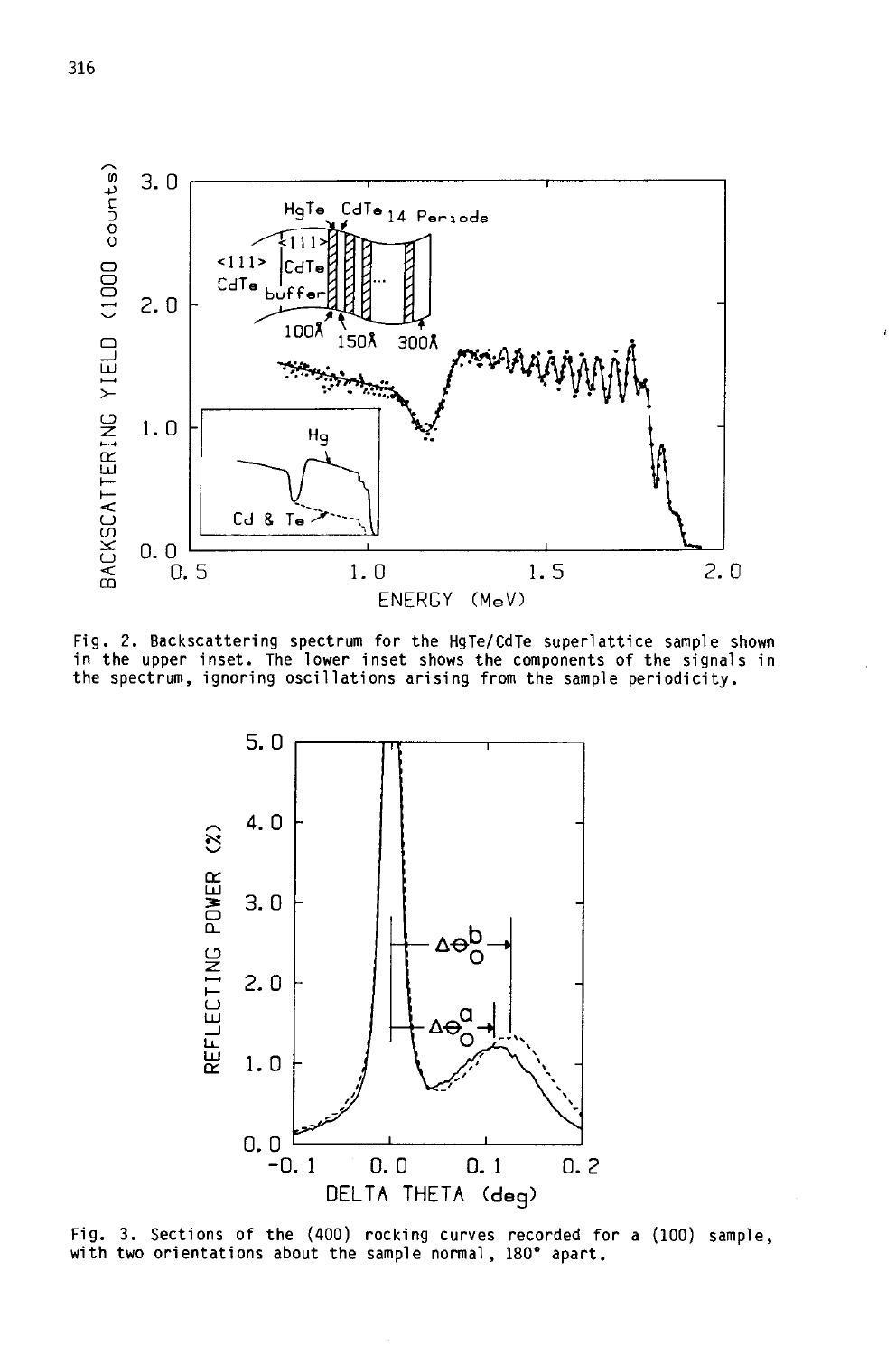defective material lying close to their interface, probably arising from damage or impurities on the surface of the starting material. This was confirmed by DCD, which sensed a region of very high strain (up to 1%). Similar structure was observed by DCD with several other samples, but with smaller magnitude, such that it would not have been observable by BSS.

X-ray DCD studies were made on both (111) and (100) samples, but since the (100) samples proved to have superior electrical performance [5], we will concentrate here on the latter orientation. Fig. 3 shows the substrate and zero-order peaks from (400) rocking curves measured from such a sample, at orientations of φ and φ + 180°. Δθος and Δθος were measured between the centroids of the two peaks in each curve; their average gave <ε<sup>1</sup>> = -(0.27 + 0.02)%. Two asymmetric reflections were used to find  $\leq \varepsilon$ ">: the (440), whic $\overline{\mathsf{h}}$ yielded a value of  $-(0.17 + 0.04)$ % and the (422), which yielded a value of  $-(0.10 + 0.05)\%$ . Repeated measurements reproduced these results closely. The fact that parallel strain is non-zero indicates that there is some de-coupling of the superlattice from the substrate, driven by the stresses in the HgTe layers. This is probably the result of the formation of misfit

dislocations.<br>The measurable difference between  $\Delta\theta_{\Omega}^{\text{d}}$  and  $\Delta\theta_{\Omega}^{\text{b}}$  in Fig. 3 shows that there is a significant mis-orientation angle  $\xi_\Phi$ . Since the <100> direction in the sample was found to be mis-oriented from normal by only 2.7°, the (< $\epsilon^{\perp}$ > - < $\epsilon^{\parallel}$ >) term in Eq. 5 for a (400) reflection introduces only a relatively small correction. From two measurements of  $\xi_\varphi$  at near right<br>angles, the mis-orientation angle was found to be (40 + 15) arcsec.

The full measured (400) rocking curve for this sample is shown as the dashed curves in Fig. 4(a) and (b). Three satellite peaks are evident, in addition to the zero-order peak. Their spacing indicates that the period of the superlattice is  $(163 + 10)\text{\AA}$ . Theoretical calculations of rocking curves require a knowledge of the parallel strain in the superlattice layers. The values deduced form the zero-order peaks in the symmetric and asymmetric reflections are consistent within the combined uncertainties. However the discrepancy in the principal values suggests that there may be some small variation of parallel strain in the superlattice or substrate with depth: because of the substantial absorption of x-rays in the epitaxial layers, the different diffraction conditions sample different depths and hence yield different average strains. The variation must be small, however, to account for the strong structure observed in the rocking curves. Also, its small magnitude means that it does not have a strong effect on the observed rocking curves. Therefore the best approach for modelling the structure is to assume small uniform  $\varepsilon$ ". At first a perfectly periodic structure of HgTe and CdTe, with abrupt interfaces, was assumed. Guesses were made for ɛ", which<br>given <ɛʲ>, the period of the superlattice, and lattice and elasticity constants for CdTe and HgTe, completely define the individual layer thicknesses and perpendicular strains. The best fit, which was obtained with  $\varepsilon$ " = -0.28%, is shown as a solid line in Fig. 4(a). This magnitude of the parallel strain is larger than that found from the (440) and (422) reflections because the x-rays penetrate considerably deeper and therefore sense a wider variation of ɛ". Thicknesses of the HgTe and CdTe layers were<br>(133 <u>+</u> 10)A, and (30 <u>+</u> 8)A, while their perpendicular strains were –(0.39 <u>+</u>  $0.02)$  and  $+(0.39 + \overline{0.02})$  respectively. The fact that these strains have equal magnitudes is coincidental: it is not an equilibrium configuration for the superlattice because the different layer thicknesses imply different

magnitudes for the net forces in the HgTe and CdTe layers. The calculated curve of Fig. 4(a) fits the major structure well, but there are some discrepancies for the small (more than 10 times lower intensity) -2 and +1 peaks. The higher data at negative  $\Delta\theta$  is caused by the positive strain in the underlying CdTe layer that was noted earlier. The strain profile obtained by fitting rocking curves from samples with only the CdTe epitaxial layer was introduced in the calculation for the superlattice. The result is good agreement with the data, evident at  $\Delta\theta$  < 0 in Fig. 4(b). Finally, a reasonable fit to the -2 peak is obtained by introducing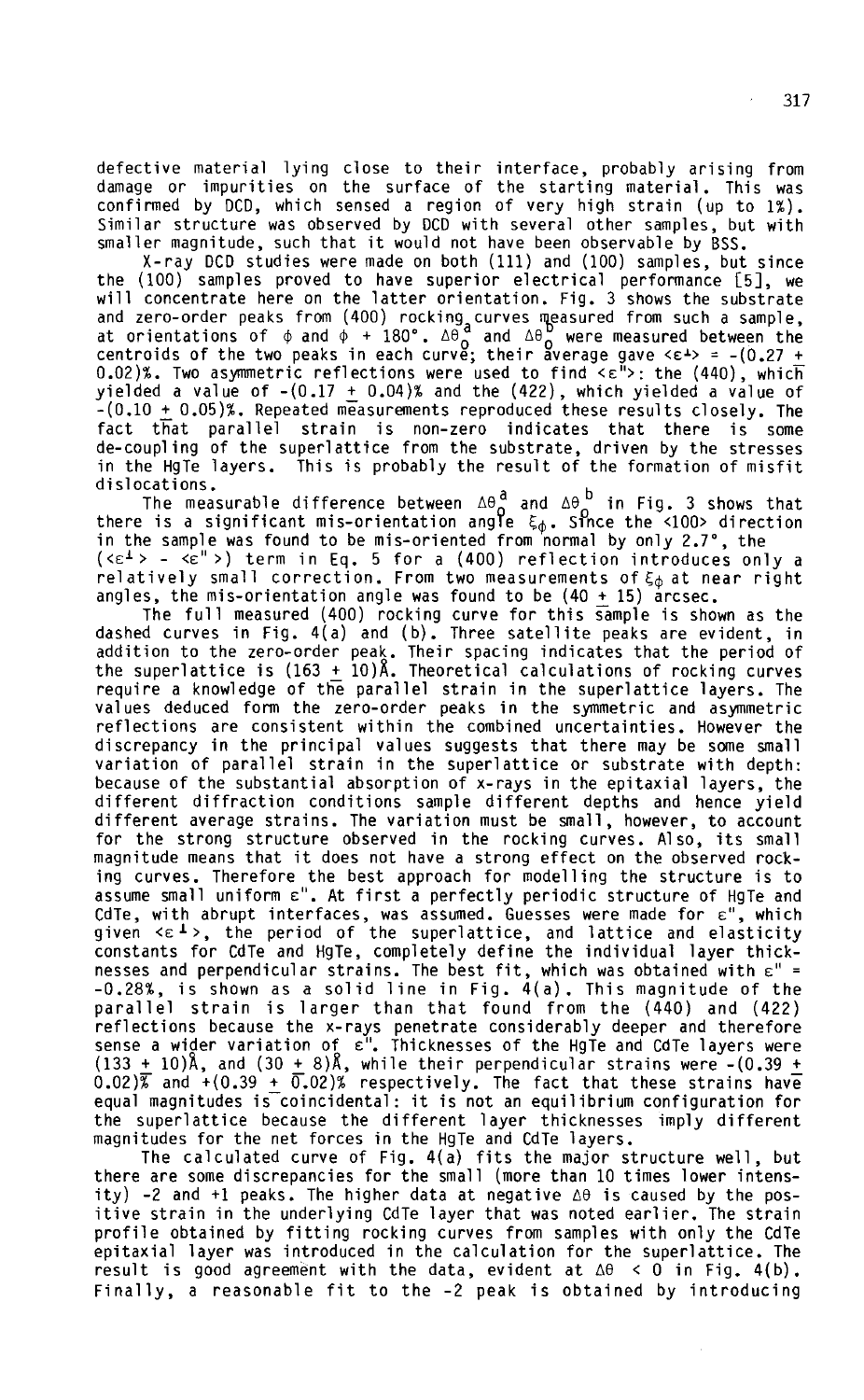

Fig. 4. Rocking curves for a HgTe/CdTe superlattice on (100) CdTe. The dashed curves are experimental data; the solid curves are calculated. In (a) the curve is calculated for a periodic structure with abrupt interfaces. In (b) the calculation includes a narrow strained region in the CdTe substrate, and 10% variations in the thicknesses of the HgTe and CdTe layers.

variations of the layer thicknesses with an average magnitude of 10%; these were also included in the calculation of Fig. 4(b). Alternatively, a similar fit could be obtained by introducing small interdiffusion of adjacent layers (of the order of 10% of their thicknesses), resulting in slight smoothing of the transition in strain from one layer to the next.

# CONCLUSION

We have applied x-ray double crystal diffractometry, in conjunction with He ion backscattering spectrometry, to the challenging problem of characterizing HgTe/CdTe superlattice systems. DCD is very useful because it is non-destructive, highly sensitive to strain in both the superlattice and underlying layers, and gives accurate determinations of the thicknesses of the superlattice layers. BSS gives complementary information about the configuration of the sample and the thicknesses of other layers. The latter technique is destructive, but once the basic configuration of samples is learned from a small number of analyses, need not be applied further. Rather, double crystal diffractometry then becomes the tool of choice for routine high-precision characterization of samples as they are produced.<br>Indeed the technique may also find important application in the future for checking wafers before deposition, and monitoring for possible changes in